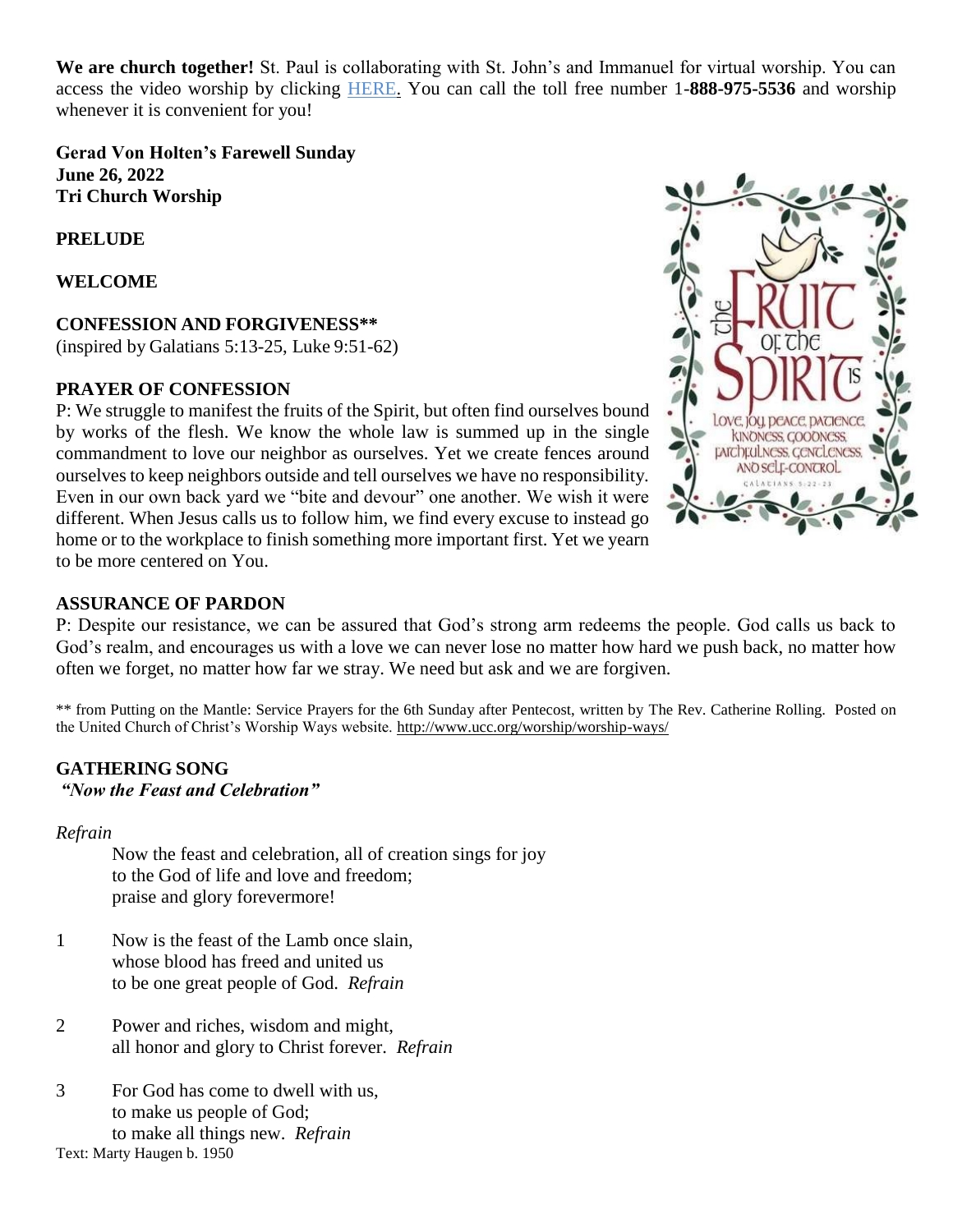Text © 1990 GIA Publications, Inc., 7404 S. Mason Ave., Chicago, IL 60638. www.giamusic.com. 800.442.3358. All rights reserved. Used by permission.

## **GREETING & PRAYER OF THE DAY**

P: The grace of our Lord Jesus Christ, the love of God, and the communion of the Holy Spirit be with you all! **All: And also with you.**

P: Let us pray. Oh Lord of Liberation, you set us free in Christ. Guide us to live not by our selfish desires but in the way of the spirit. Lead us to live with love, joy, peace, patience, kindness, generosity, faithfulness, gentleness, and self-control. In the name of Jesus, we pray. **All: Amen.**

## **SCRIPTURE READING**

#### **Galatians 5:1, 13-25 (NRSV)**

### A reading from Galatians

<sup>1</sup>For freedom Christ has set us free. Stand firm, therefore, and do not submit again to a yoke of slavery.

<sup>13</sup>For you were called to freedom, brothers and sisters; only do not use your freedom as an opportunity for selfindulgence, but through love become slaves to one another. <sup>14</sup>For the whole law is summed up in a single commandment, "You shall love your neighbor as yourself." <sup>15</sup>If, however, you bite and devour one another, take care that you are not consumed by one another. <sup>16</sup>Live by the Spirit, I say, and do not gratify the desires of the flesh. <sup>17</sup>For what the flesh desires is opposed to the Spirit, and what the Spirit desires is opposed to the flesh; for these are opposed to each other, to prevent you from doing what you want. <sup>18</sup>But if you are led by the Spirit, you are not subject to the law. <sup>19</sup>Now the works of the flesh are obvious: fornication, impurity, licentiousness,  $^{20}$ idolatry, sorcery, enmities, strife, jealousy, anger, quarrels, dissensions, factions,  $^{21}$ envy, drunkenness, carousing, and things like these. I am warning you, as I warned you before: those who do such things will not inherit the kingdom of God. <sup>22</sup>By contrast, the fruit of the Spirit is love, joy, peace, patience, kindness, generosity, faithfulness, <sup>23</sup>gentleness, and self-control. There is no law against such things. <sup>24</sup>And those who belong to Christ Jesus have crucified the flesh with its passions and desires. <sup>25</sup>If we live by the Spirit, let us also be guided by the Spirit.

P: Word of God, Word of Life **All: Thanks be to God.** 

**SERMON Pastor Makayla Dahleen**

# **HYMN OF THE DAY**

*"For the Fruit of All Creation"*

- 1 For the fruit of all creation, thanks be to God. For these gifts to ev'ry nation, thanks be to God. For the plowing, sowing, reaping, silent growth while we are sleeping, future needs in earth's safekeeping, thanks be to God.
- 2 In the just reward of labor, God's will is done. In the help we give our neighbor, God's will is done. In our worldwide task of caring for the hungry and despairing, in the harvests we are sharing, God's will is done.
- 3 For the harvests of the Spirit, thanks be to God. For the good we all inherit, thanks be to God. For the wonders that astound us, for the truths that still confound us,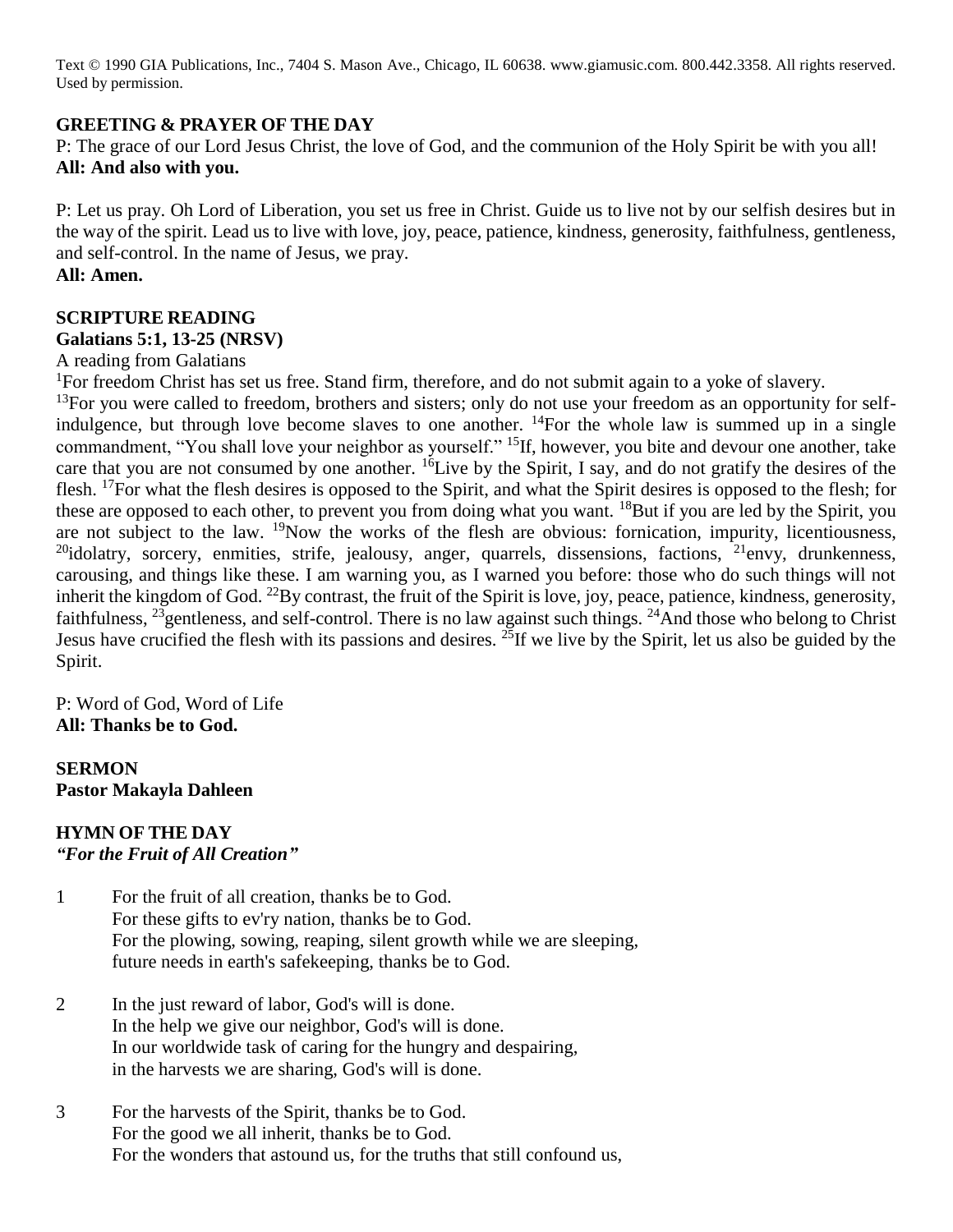most of all, that love has found us, thanks be to God. Text: Fred Pratt Green, 1903-2000 Text © 1970 Hope Publishing Company, Carol Stream, IL 60188. All rights reserved. Used by permission.

# **PRAYERS OF INTERCESSION**

P: United in Christ and guided by the Spirit, we pray for the church, the creation, and all in need.

*Each petition ends with these words:* P: God of grace, **All: hear our prayer.**

*The prayers conclude with these words:*

P: God of every time and place, in Jesus' name and filled with your Holy Spirit, we entrust these spoken prayers and those in our hearts into your holy keeping. **All: Amen.**

# **MEAL**

**GREAT THANKSGIVING** P: The Lord be with you. *All: And also with you.* P: Lift up your hearts. **All: We lift them to the Lord.** P: Let us give thanks to the Lord our God. **All: It is right to give our thanks and praise.**

P: It is indeed right, our duty and our joy, that we should at all times and in all places give thanks and praise to you, almighty and merciful God, through our Savior Jesus Christ. And so, with all the choirs of angels, with the church on earth and the hosts of heaven, we praise your name and join their unending hymn:

# *"Holy Holy Holy"*

Holy, holy, holy, my heart, my heart adores you. My heart is glad to say the words: You are holy, God.

Santo, santo, santo. Mi corazón te adora. Mi corazón te sabe decir: Santo eres Señor. Text: Argentine traditional

P: In the night in which he was betrayed, our Lord Jesus took bread, and gave thanks; broke it, and gave it to his disciples, saying: Take and eat; this is my body, given for you. Do this in remembrance of me. After supper, Jesus took the cup, gave thanks, and gave it for all to drink, saying: This cup is the new covenant in my blood, shed for you and for all people for the forgiveness of sin. Do this in remembrance of me.

# **THE LORD'S PRAYER**

P: Gathered into one, by the Holy Spirit, let us pray as Jesus taught us:

**All: Our Father, who art in heaven, hallowed be thy name, thy kingdom come, thy will be done, on earth as it is in heaven. Give us this day our daily bread; and forgive us our trespasses, as we forgive those who trespass against us; and lead us not into temptation, but deliver us from evil. For thine is the kingdom, and the power, and the glory, forever and ever. Amen.**

### **INVITATION TO COMMUNION**

The risen Christ invites us to taste and see that the Lord is Good! Eat, Drink and be satisfied.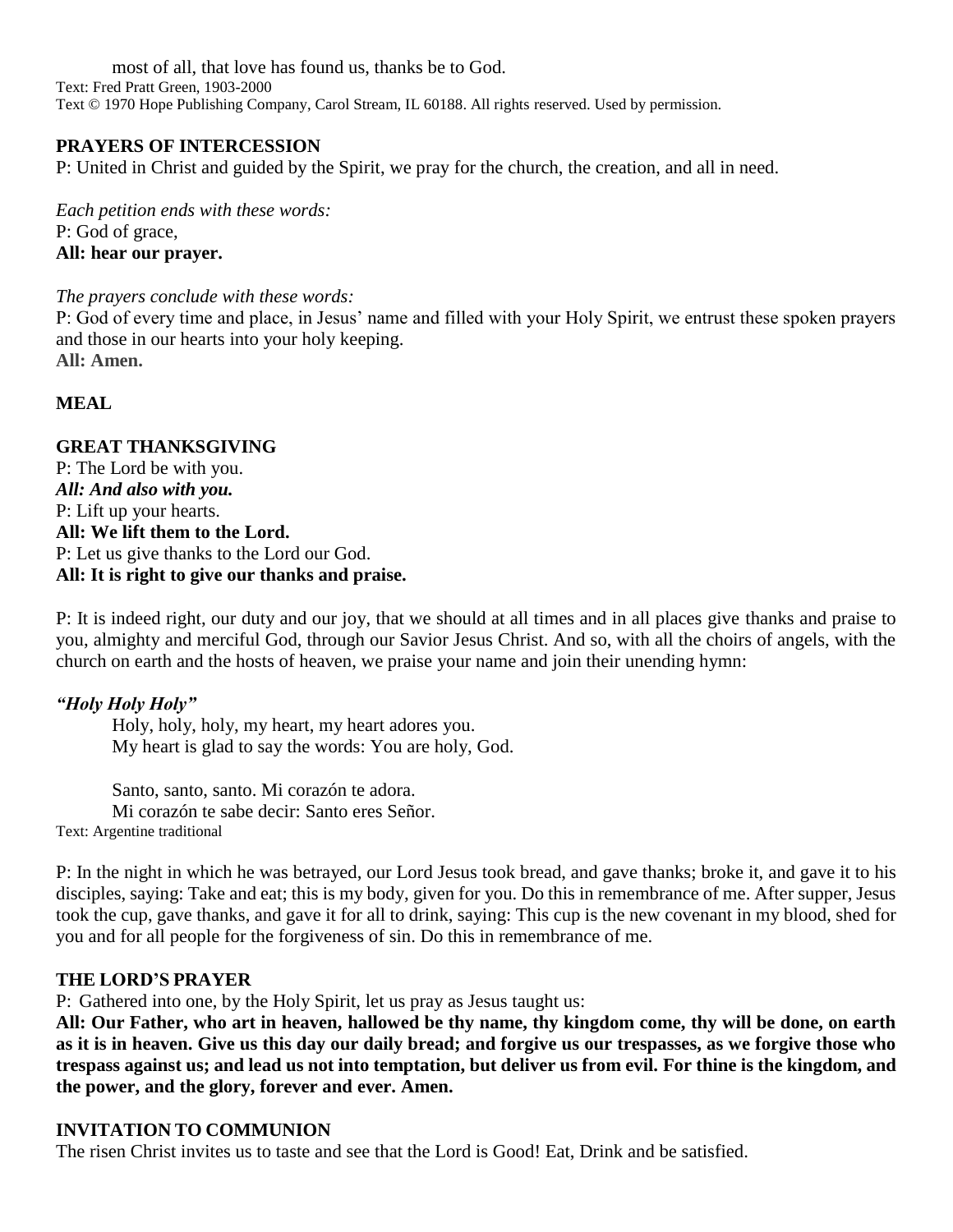# **COMMUNION**

The body of Christ, given for you. The blood of Christ, shed for you. Amen.

# **COMMUNION MUSIC**

*"Lamb of God, You Bear the Sun"* Tune: Twenty-Fourth, attr. Lucius Chapin Stg. Anne Krentz Organ © 2012 Augsburg Fortress. All rights reserved.

# **PRAYER AFTER COMMUNION**

P: Life-giving God, through this meal you have bandaged our wounds and fed us with your mercy. Now send us forth to live for others, both friend and stranger, that all may come to know your love. This we pray in the name of Jesus.

**All: Amen.**

# **SENDING**

**GERAD'S FAREWELL** (adapted from Farewell & God Speed in ELW)

## **INTRO TO VIDEO**

#### **Pastor Makayla Dahleen**

Gerad, as you leave our congregations, we wish to bid you farewell. We want to share some memories of our ministry together before we send you off with God's blessings.

### **PICTURES/VIDEO MONTAGE**

### **SCRIPTURE OF GOD SPEED**

#### **Pastor Bree Truax**

*A reading from Isaiah:* Thus says the Lord, who created you, O Jacob, who formed you, O Israel: Do not fear, for I have redeemed you; I have called you by name, you are mine. When you pass through the waters, I will be with you; and through the rivers, they shall not overwhelm you; when you walk through fire you shall not be burned, and the flame shall not consume you. For I am the Lord your God, the Holy One of Israel, your Savior. *(Isaiah 43:1-3)*

### **RECOGNITION OF MINISTRY**

### **Pastor Jacob Gawlik**

P: Gerad, when you joined us in ministry, we rejoiced to welcome you into the mission we share as the people of God. In this community you have made a huge impact on our youth and worship life in our relationship with Jesus. God has blessed you in this community, and God has blessed us through you. We encourage you to continue to receive and share God's gifts in your next adventure. May you be united with us in the body of Christ and the mission we share.

# **PRAYER OF GODSPEED**

### **Pastor Makayla Dahleen**

P: Let us pray. Eternal God, we thank you for Gerad and for the time we have shared with him*.* As he has been a blessing to us, so now send him forth to be a blessing to others; through Jesus Christ, our Savior and Lord. **All: Amen.**

# **SENDING SONG**

*"May You Run and Not Be Weary"*